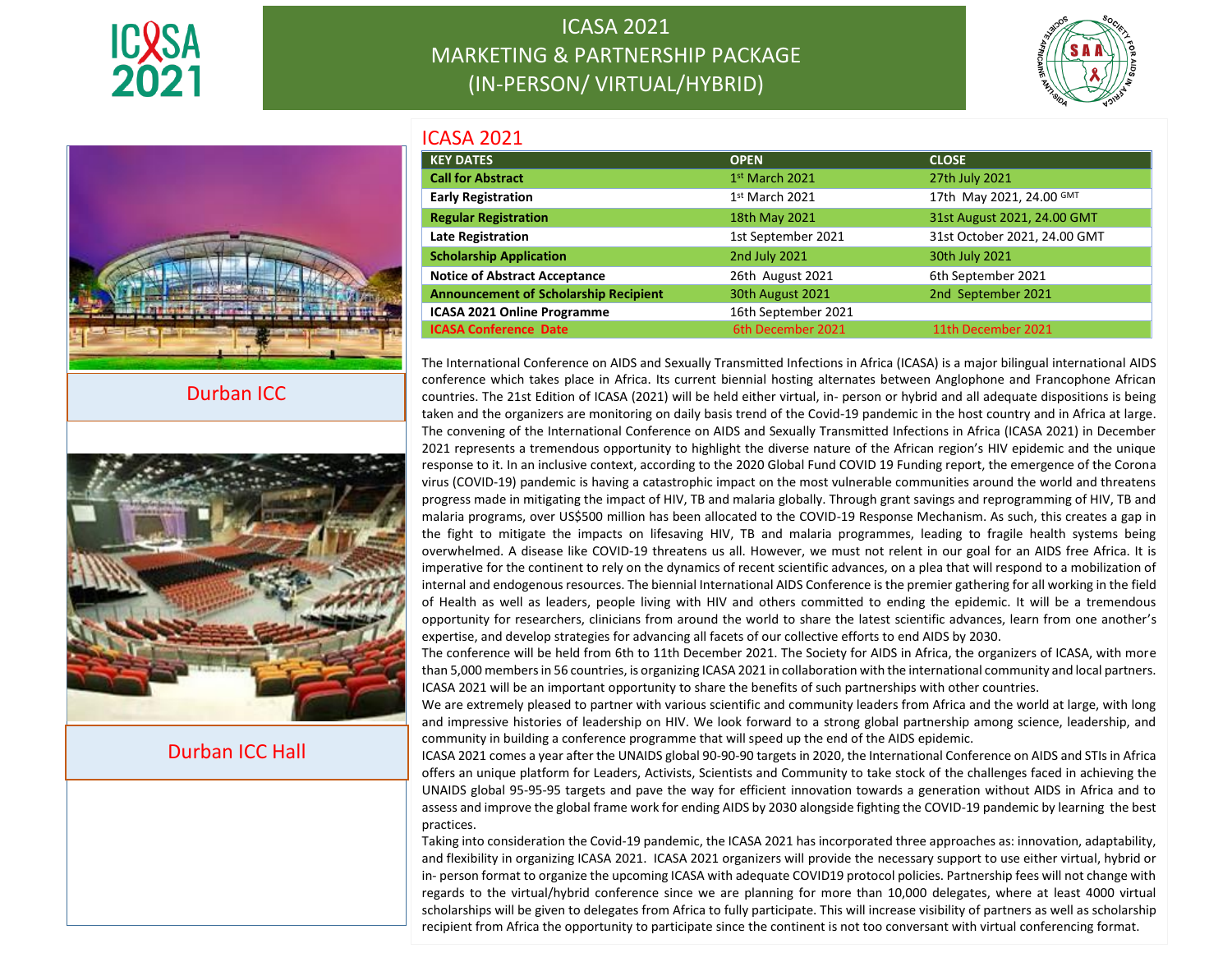



## TABLE OF CONTENT

| <b>ICASA 2021</b>                                          | 1              |
|------------------------------------------------------------|----------------|
| Table of Content                                           | $\overline{2}$ |
| Becoming a Conference Partner                              | 3              |
| Support ICASA 2021 programme                               | 5              |
| Sponsorship and Promotional Items<br>(virtual & In-person) | $6 - 8$        |
| <b>Media Sponsorship Opportunities</b>                     | 9              |
| Exhibition (virtual & In-person)                           | $9 - 10$       |
| Satellites (virtual & In-person)                           | 11- 12         |
| Registration fees (virtual & In-person)                    | 12             |
| Preliminary Programme (Virtual)                            | 13             |
| ICASA 2021 bank details for sponsors                       | 14             |

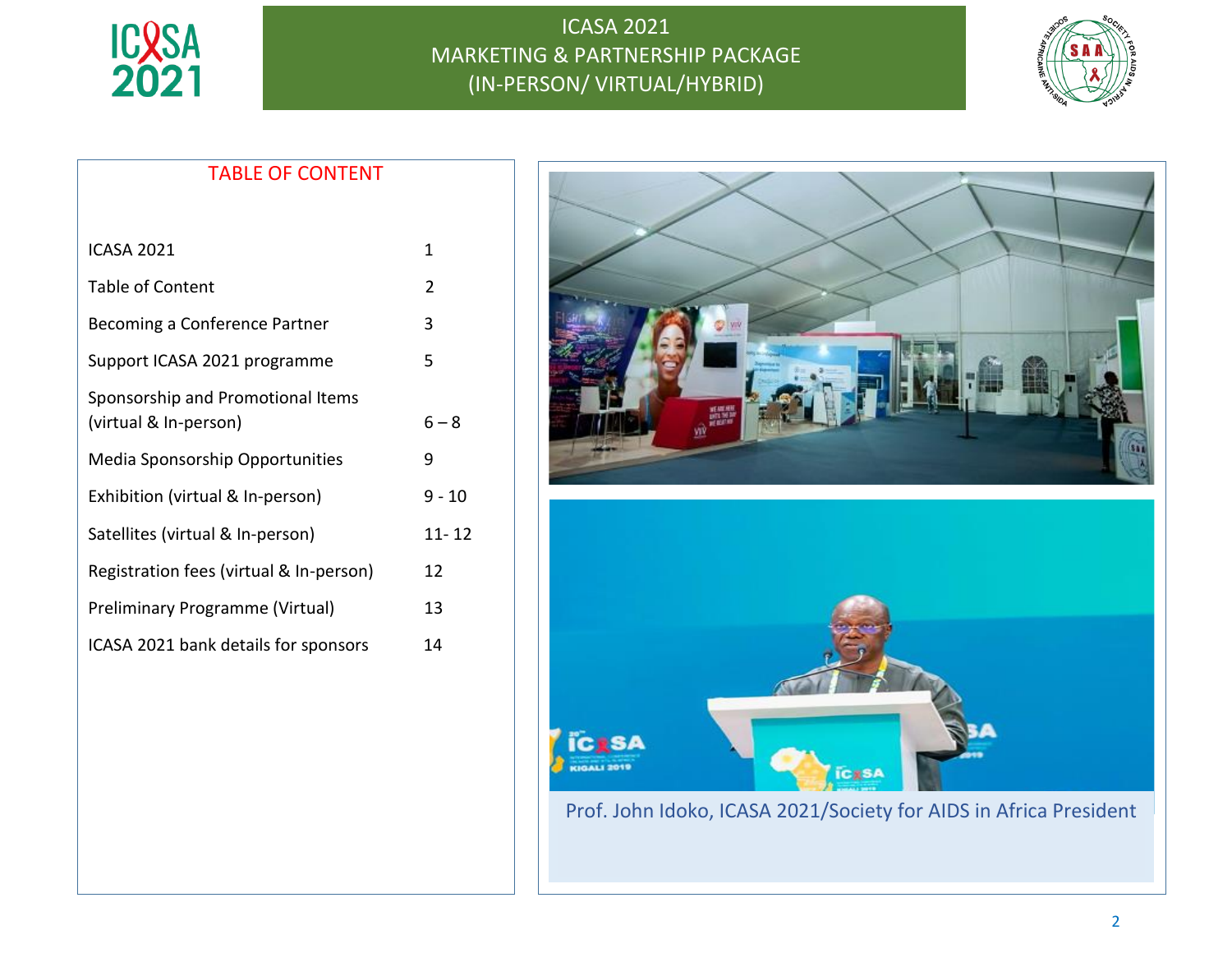



### BECOMING A CONFERENCE PARTNER

The conference organizers rely heavily on contribution from a range of sources to fund the  $21^{st}$  ICASA. Donation from our partners and supporters makes a crucial difference to our work, and each conference and outcomes are reliant on our funding partnerships.

Benefits:

- Donor support and profiles are visible to a large, high-profile worldwide audience. Conference delegates include clinicians and other health workers; medical, biomedical, and social science researchers; social workers and community organizations; government and non-governmental agencies at all levels from local to international; the pharmaceutical industry and other businesses; educators; the media, policy makers and leaders.
- Forums are arranged at the conference, in-person/virtual/hybrid during which donors can discuss issues related to their activities with other funders, government representatives, conference delegates, and their own grantees.
- The Conference Secretariat assists in organizing satellite sessions at the conference venue, virtually or in a hybrid way for donors and provides help with their logistical arrangements.

The Conference Secretariat would be delighted to meet with governments, charitable foundations, companies, and others in-person/virtual or hybrid, who share our commitment to prevent, control and treat the HIV epidemic, the NCDs and others such as: Hepatitis, Tuberculosis, Malaria, COVID-19, to discuss ways in which support could be used. Funding can be directed to specific conference areas and programmes or invested in the general costs of the conference. For more information, please contact: **lucbodea\_icasa2021@saafrica.org WhatsApp No: +233(0)555179976**

Partner with ICASA 2021 and align your brand with one of the best-known and most respected international conference in Africa. Corporations, non-governmental organizations (NGOs) and non-profit organizations who partner with ICASA 2021 share our brand values. Partnership with ICASA 2021 strengthens our partners brand value, build loyalty among key constituents, and promote business and conference objectives.

ICASA 2021 offers partnership packages at various levels. Our partnerships are structured to best meet your objectives and the conference needs. These relationships can be a combination of cash sponsorship, in-kind contributions and/or marketing support. To maximize our partners support and provide distinct assets to our sponsors we offer sponsorship packages based on the level of sponsor desired.

## WHAT IS NEW FOR ICASA 2021?

**Additional Benefits for Co-organizers & Senior Partners**

**NB: The package of ICASA 2021 is proposed to fit the virtual, hybrid & in-person format of the conference**

- Special Satellite Session for Co-organiser only either virtual or in person (45 minutes in the evening 1:30 PM-2:15 PM) that can be sent to our 25,000 members from SAA database
- Pre-recorded virtual satellite session with possibility of Q&A
- Virtual satellite sessions with possibility of Q&A
- Hybrid satellite sessions with possibility of Q&A
- In-person satellite sessions
- Booking of Pre-Conference either virtual or in-person slots available 2 days ( $5<sup>th</sup>$  and  $6<sup>th</sup>$  December) or 1 day ( $6<sup>th</sup>$  December 2021)
- **Co-organizers & Senior Partners have the right to publish 3 workshops/events via ICASA DATABASE** a week to or during ICASA and publish their **satellite sessions a day prior or the day of the session on ICASA 2021 mobile app.**
- **Donors and partners can link up directly to participants by taking advantage of our Event feed and social wall from the conference mobile app**
- **Live Streaming: 4 minutes live streaming of co-organizers/senior-partners' video on YouTube and Facebook** during ICASA 2021 exhibition. Co-organizers and senior partners will be given the opportunity to promote their organization through the live streaming. Live streaming video will be projected just before the opening ceremony and the plenary sessions.
- **Companies to Watch: 4 minutes video** to be sent to the conference organizer to provide a stage-like presence to effectively share your company's story and demonstrate organization's activities. These video presentations are strategically placed and distributed through our ICASA E-newsletters and social media channels. But the value does not end there! We will also provide you with the necessary links with the video presentation on our website and during onsite on plasma screens
- **Display of Partner's Logo in ICASA e-newsletters:** Our partners' logo will be displayed in the conference center and on any adverts. **Over 5 e-newsletters will be sent out regularly to over 25,000 members from SAA database** and prospective delegates. Companies who support us as Co-organizers/Senior Partners logos will be displayed in e-newsletters. This will increase the visibility of our partners
- Major sponsors website will be linked to the conference website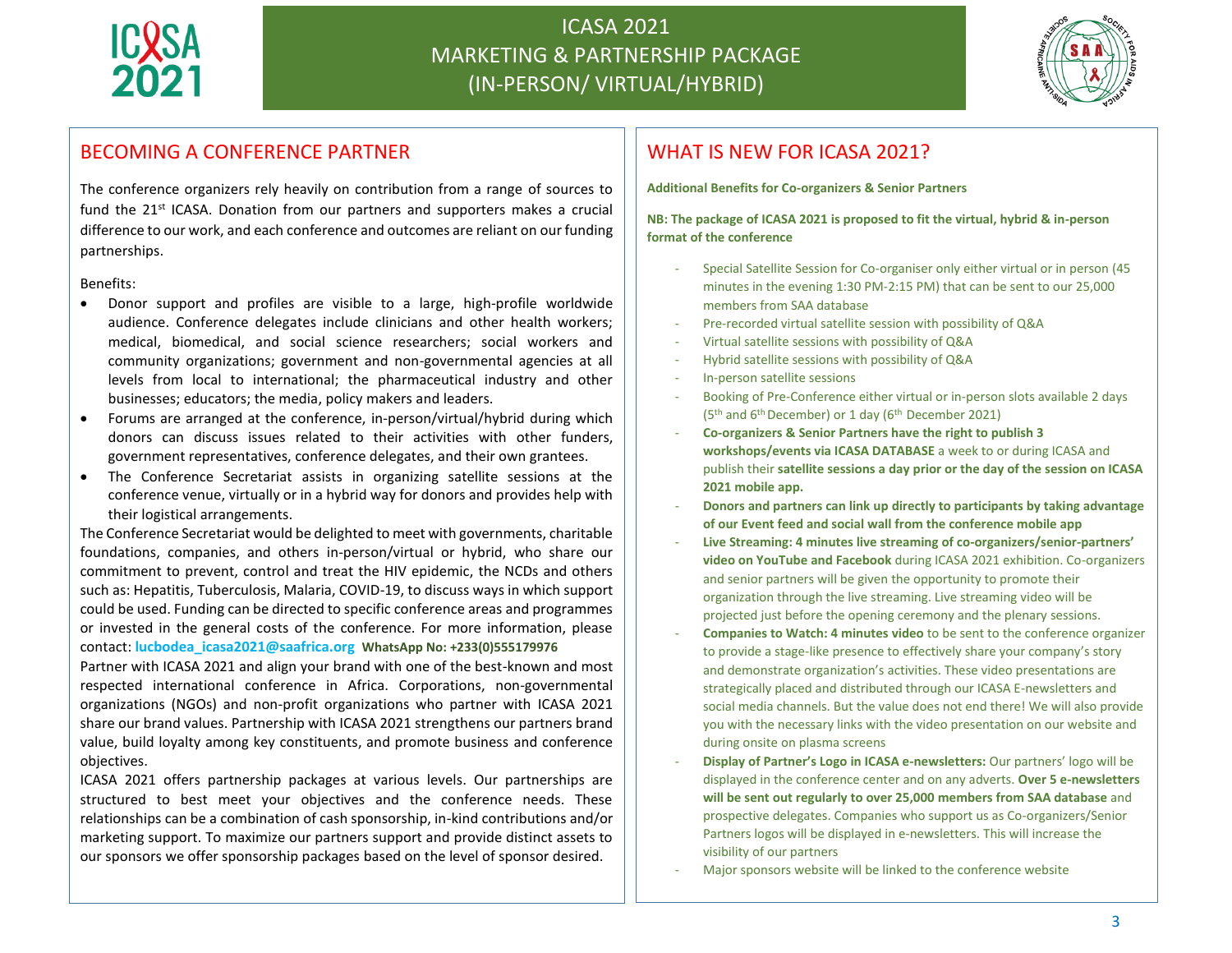



| <b>ICASA 2021 PARTNERSHIP PACKAGE</b>                                                               |            |            |                |              |                 |
|-----------------------------------------------------------------------------------------------------|------------|------------|----------------|--------------|-----------------|
| NB: Co-organizers: USD 100,000 additional benefit to be discussed with the ICASA<br><b>Director</b> |            |            |                |              |                 |
|                                                                                                     |            |            |                |              | Senior          |
| <b>Categories</b>                                                                                   | Partners   | <b>USD</b> | USD 22,500     | USD 12,000   | <b>USD 6000</b> |
|                                                                                                     | USD90,000  | 45,000     |                |              |                 |
| Acknowledgement                                                                                     |            |            |                |              |                 |
| Logo in conference                                                                                  | ✓          | ✓          | ✓              | ✓            |                 |
| program &                                                                                           |            |            |                |              |                 |
| conference webpage<br>Logo appear before                                                            |            |            |                |              |                 |
| opening & closing                                                                                   |            |            |                |              |                 |
| ceremony start                                                                                      |            |            |                |              |                 |
| Logo appear before                                                                                  | ✓          | ✓          | ✓              |              |                 |
| parallel session                                                                                    |            |            |                |              |                 |
| Right to use ICASA                                                                                  |            |            |                |              |                 |
| 2021 Logo                                                                                           |            |            |                |              |                 |
| <b>Exhibition</b>                                                                                   |            |            |                |              |                 |
| opportunity & Press                                                                                 |            |            |                |              |                 |
| conference                                                                                          |            |            |                |              |                 |
| Complementary                                                                                       | ✓          |            |                |              |                 |
| exhibition booth (18                                                                                |            |            |                |              |                 |
| $m2$ )                                                                                              |            |            |                |              |                 |
| Complementary                                                                                       |            |            |                |              |                 |
| Exhibition booth (                                                                                  |            |            |                |              |                 |
| 9m <sup>2</sup>                                                                                     |            |            | ✓              |              |                 |
| Complementary<br>Exhibition booth (9m <sup>2</sup>                                                  |            |            |                |              |                 |
| space only)                                                                                         |            |            |                |              |                 |
| Best Time slot to hold                                                                              | ✓          |            |                | ✓            |                 |
| a press conference                                                                                  |            |            |                |              |                 |
| <b>Delegate</b>                                                                                     |            |            |                |              |                 |
| <b>Registrations</b>                                                                                |            |            |                |              |                 |
| Complementary                                                                                       | 6          | 4          | $\overline{2}$ | 1            |                 |
| Delegate registration                                                                               |            |            |                |              |                 |
| VIP Tickets closing and                                                                             | 6          | 4          | $\overline{2}$ | $\mathbf{1}$ | $\mathbf{1}$    |
| opening ceremony                                                                                    |            |            |                |              |                 |
| <b>Advertisement &amp;</b>                                                                          |            |            |                |              |                 |
| sponsors Items                                                                                      |            |            |                |              |                 |
| Discount off                                                                                        | 20%        | 10%        |                |              |                 |
| sponsorship items                                                                                   |            |            |                |              |                 |
| Discount on bag insert                                                                              | 35%        | 15%        |                |              |                 |
| Advertisement in                                                                                    | Online &   | Online     |                |              |                 |
| conference                                                                                          | Pocket Pro |            |                |              |                 |
| publication &                                                                                       |            |            |                |              |                 |
| conference e-                                                                                       |            |            |                |              |                 |
| newsletter                                                                                          |            |            |                |              |                 |

| <b>VIRTUAL &amp; IN-PERSON EXHIBITION PARTNERSHIP</b> |                                                                          |  |  |
|-------------------------------------------------------|--------------------------------------------------------------------------|--|--|
| <b>Standard Virtual Exhibition booth in 2D</b>        | Customizable Virtual Exhibition booths in 3D                             |  |  |
| NB: in case of in-person it will reflect as<br>9m2    | NB: in case of in-person it will reflect as<br>18m <sub>2</sub>          |  |  |
| $(5,257$ USD)                                         | $(10,050$ USD)                                                           |  |  |
| 3 minutes Video presentation                          | 5 minutes Video presentation                                             |  |  |
| <b>Public booth chatrooms</b>                         | <b>Private &amp; public booth chatrooms</b>                              |  |  |
| Link to exhibitor's website                           | Links to exhibitor's website and 3 other<br>social media site            |  |  |
| 250 words Company Profile                             | <b>500 words Company Profile</b>                                         |  |  |
| Non-downloadable content for<br>attendees             | Downloadable content for attendees                                       |  |  |
| Dedicated support before and during<br>the event      | Dedicated support before and during the<br>event                         |  |  |
|                                                       | <b>Extensive analytics and reports including</b><br>database of visitors |  |  |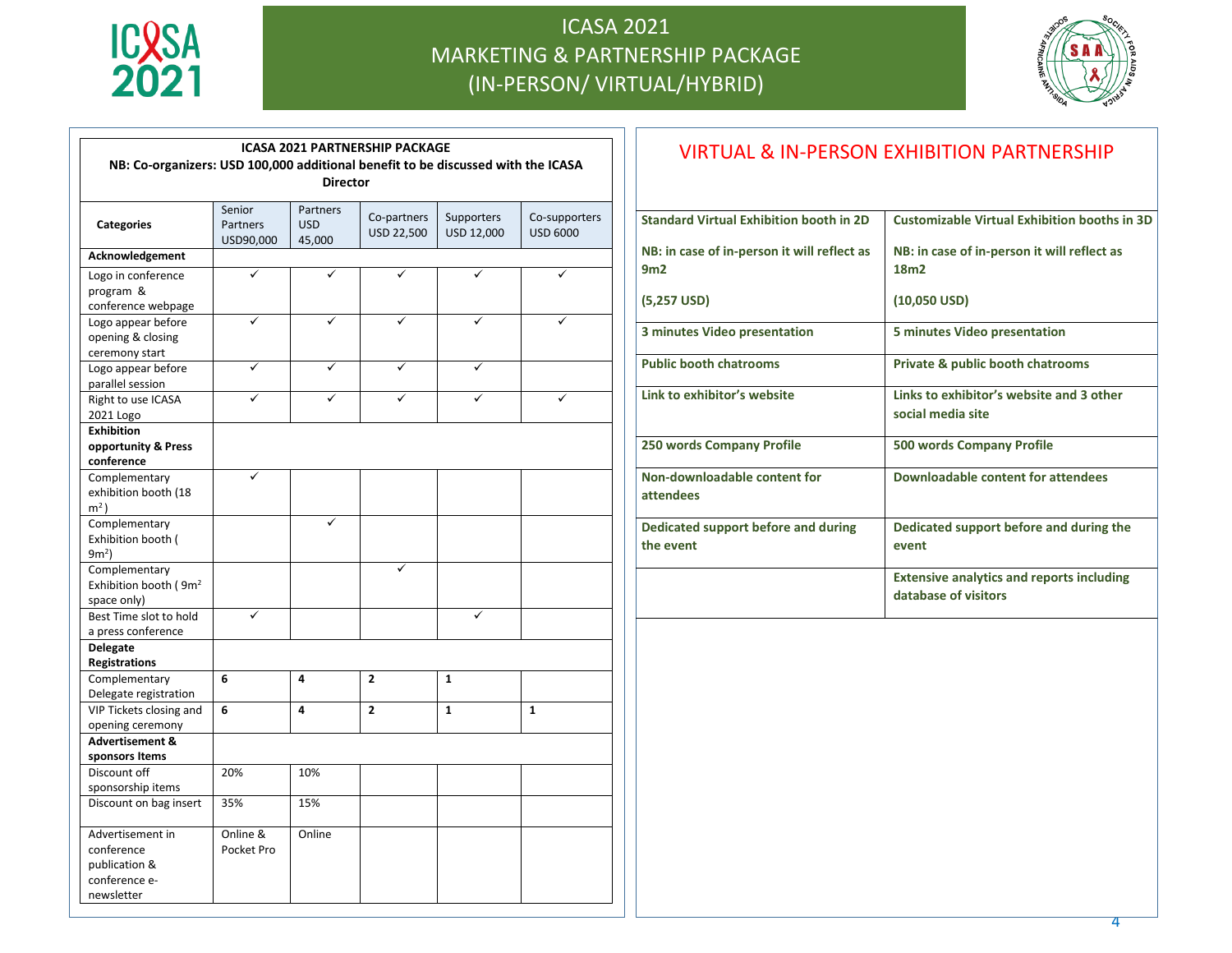



### SUPPORT ICASA 2021 PROGRAMME

#### **Scholarship Programme**

If it were not for the support of sponsors and donors, participating in the International Conference on AIDS and Sexually Transmitted Infections in Africa 2021 would be limited to those who have the economic means to do so. One of the main initiatives of the conference is to make the conference as accessible and beneficial as possible to delegates from all regions of the globe, especially those in resource-limited communities and settings. The Scholarship Programme of ICASA 2021 empower those least able, but most in need, to attend.

ICASA 2021 is planning to provide 4000 virtual scholarships across the 3 Programmes; Scientific, Leadership and Community.

In-case of in-person conference format, applicants can ask for a combination of four types of support:

- Registration fee waiver
- Travel (pre-paid, economy class ticket)
- Accommodation (shared accommodation in a budgeted hotel)
- Small living allowance while at the conference

Partner may select how many recipients they would like to support; recognition of the partner would depend on the amount of support. For more information, please contact: **[lucbodea\\_icasa2021@saafrica.org](mailto:lucbodea_icasa2021@saafrica.org) WhatsApp No: +233(0)555179976**

The International Conference on AIDS and Sexually Transmitted Infections in Africa offers conference supporters various possibilities to enhance their visibility and association with the event. Selected partnership opportunities allow each partner unique ways of associating brands or messages with different aspects of the conference.

If you need more information on sponsorship opportunities or if you have any other request about how you would like to present your organization at the conference, please contact: **lucbodea\_icasa2021@saafrica.org WhatsApp No: +233(0)555179976**



#### ICASA 2019 OPENING CEREMONY

Please see following pages for details on each item.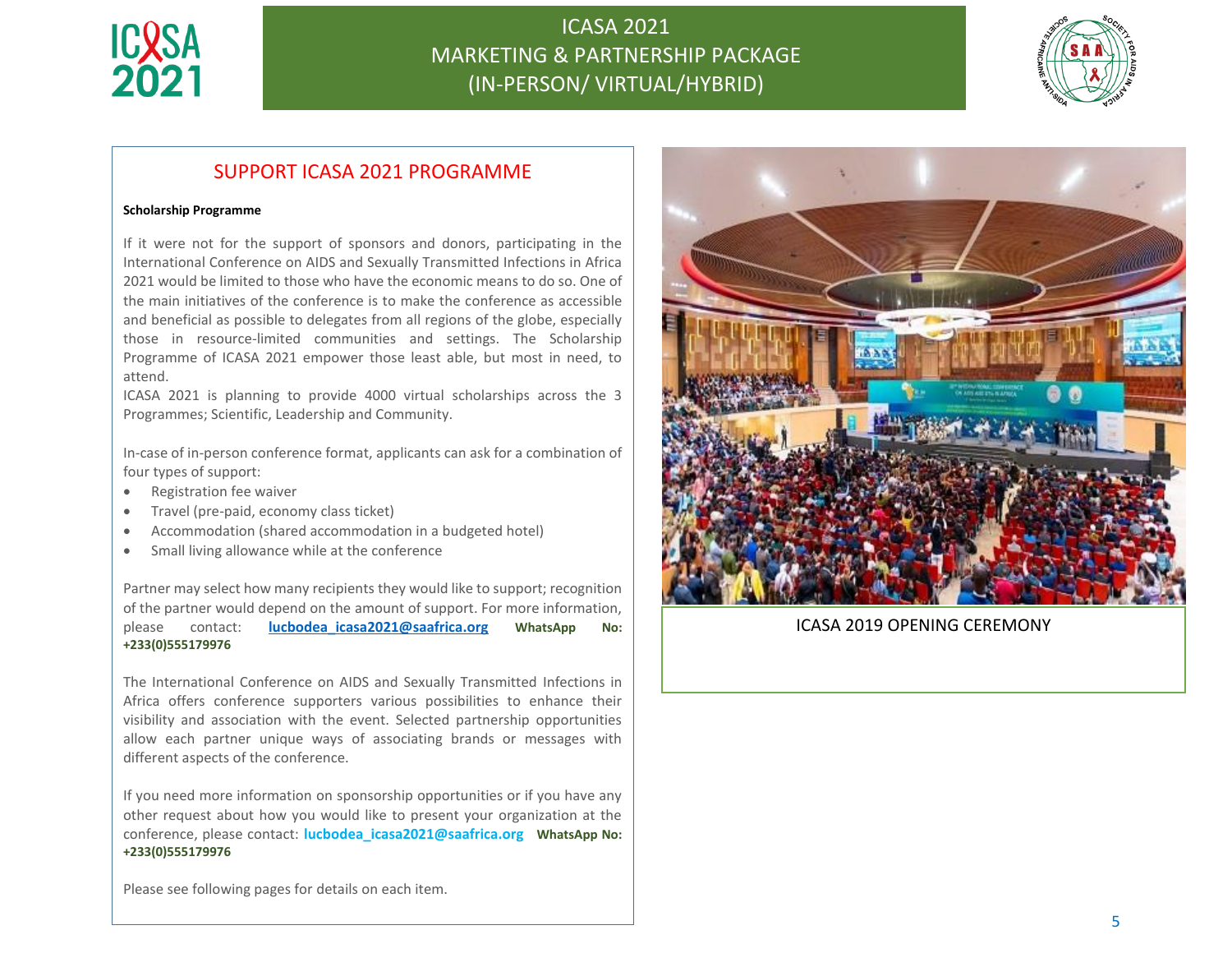



| <b>Exclusives Items</b>                                                                 | <b>USD</b>         |
|-----------------------------------------------------------------------------------------|--------------------|
| Delegates bags* (Branding Right & Design) (for virtual; not<br>available)               | 50,000             |
| Lanyard * (Branding Right & Design) (for virtual; not<br>available)                     | 45,000             |
| Positive Lounge (for virtual; not available)                                            | 45,000             |
| Abstract Book-On-Flash Drive (Branding Right & Design) (for<br>virtual; not available)  | 40,000             |
| Face Masks                                                                              | 35,000             |
| Internet Café (for virtual; not available)                                              | 30,000             |
| Directorial Signal (Branding Right & Design)                                            | 15,000             |
| Volunteers Cap * (Branding Right & Design)<br>(for virtual; not available)              | 20,000             |
| Volunteers T-shirt* (Branding Right & Design)<br>(for virtual; not available)           | 25,000             |
| Conference Venue Map** (Branding Right & Design)                                        | 15,000             |
| Juice Bar/Day (for virtual; not available)                                              | 15,000             |
| Espresso Bar/Day (for virtual; not available)                                           | 15,000             |
| Daily bulletin                                                                          | 4,500              |
| <b>Promotional Items</b>                                                                |                    |
| Flyer in Delegate Bags** (for virtual; not available)                                   | 10,000             |
| Gift (Pad, pen and bookmark) delegates bags** (for virtual;<br>not available)           | 5,000              |
| Flyer at plenary session**                                                              | 5,000              |
| Short ad on screen before Parallel session                                              | 10,000             |
| <b>Advertisement</b>                                                                    |                    |
| Pillars wraps, Banners etc. Onsite advert (for virtual; not<br>available)               | Price upon request |
| Pocket program Inside back cover                                                        | 13,000             |
| Pocket program back cover                                                               | 15,000             |
| Pocket program inside page                                                              | 12,000             |
| Conference Program online                                                               | 10,000             |
| Media sponsorship                                                                       |                    |
| Media Center (onsite) (for virtual; not available)                                      | 50,000             |
| Media Film                                                                              | 35,000             |
| These items will be given out on the basis of first come first serve, only one sponsors |                    |

### SPONSORSHIP AND PROMOTIONAL ITEMS DESCRIPTION

### EXCLUSIVE ITEMS

# **USD 50,000**

The delegate bag is always a popular "collectible" at conferences, and Sponsorship of the delegate bag provide the sponsor with an excellent Marketing opportunity during the conference week and extended exposure for years beyond. The sponsor will be recognized by the company logo next to the Conference logo on the front of the bag.

- - - - -- - - - - - - - - - - - - - - - - - - - - - - - - - - - - - - - - - - - - - - - - - - - - - - - - - - - - - - - - - - - - - - - - - - - - -

plus production and delivery cost

#### Lanyards **(for virtual; not available)**

Delegate bags **(for virtual; not available)**

The lanyard attached to registration bag is a highly visible item worn by every delegate throughout. The sponsor will have his logo on the cord. The colour of the Cord and logo placement will be agreed by the conference organizers, with approval of the sponsor.

**USD 45,000** production and delivery costs excluded: distribution and on-site coordination

### Volunteers cap **(for virtual; not available)**

The cap is a highly visible item worn by every volunteer throughout. The sponsor will have its logo on the front. The color of the cap and logo placement will be agreed by the conference organizers, with approval of the sponsor.

on-site coordination **USD 45,000**

**USD 20,000** plus production and delivery costs included: distribution

and

### Positive Lounge **(for virtual; not available)**

The Positive Lounge is designed as a place of rest, support, and networking for HIV- positive conference delegates. The lounge provides an opportunity to meet and talk with other people living with HIV from across the globe in a relaxed and nurturing environment. Limited complimentary snacks, spaces for informal meetings and private facilities for taking medication are provided. By supporting the Lounge, the sponsor demonstrates its commitment to HIV-positive people by providing a better level of comfort to the delegates using it. The sponsor will get recognition in the conference publications (use of their logo and outreach materials) and on a sign at the entrance of the lounge.

#### Face Masks **(for virtual; not available)**

The Face mask will feature in ICASA 2021 as part of COVID-19 safety protocols and sponsorship of the Face Masks will provide the sponsor with an excellent marketing opportunity during the conference week and, extended exposure beyond. The sponsor will be recognized by its company logo, next to the Conference logo branded on the face masks.

- - - - - - - - - - - -- - - - - - - - - - - - - - - - - - - - - - - - - - - - - - - - - - - - - - - - - - - - - - - - - - - - - - - - -- - - - - - -

**USD 35,000** plus production and delivery cost

 $\mathcal{F}_{\mathcal{F}}$  few sponsors will have this opportunity on the basis of first server server server server server server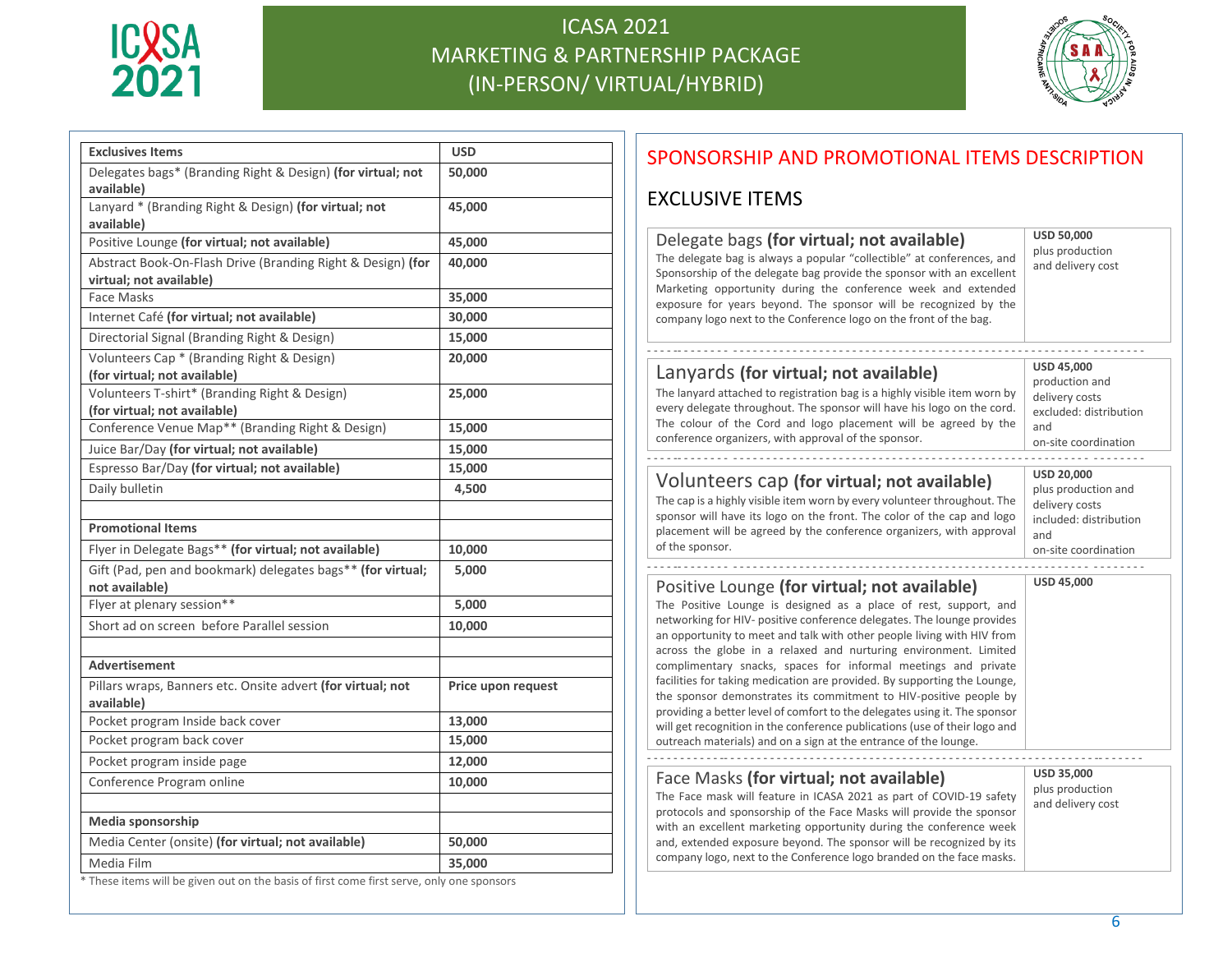



| Internet Café with Internet Access (for virtual;<br>not available)<br>One internet café will be available in the conference Centre.<br>Located either in the exhibition area or in another area with high<br>delegate traffic, it will feature computers cost of internet access,<br>as well as plug-ins for laptop connections. The Internet Café is<br>much appreciated and highly visible, as most delegates without<br>access to private offices invariably use it to access conference<br>information or to check emails. The sponsor of the<br>Internet Café will receive high-profile exposure through:<br>Screensavers on each computer, which could feature the<br>company's logo and | USD 30,000<br>included: hiring<br>computers, IT support<br>networking hardware<br>infrastructure | <b>USD 15,000</b><br>Juice Bar (for virtual; not available)<br>per 1/2 day<br>The sponsor is given the opportunity to provide a Juice<br>plus signage cost (up to<br>Bar in the exhibition area (exact location will be advised<br>four locations available<br>by the event management). Sponsorship of the Juice Bar<br>per day.<br>will present a networking opportunity for the sponsor by<br>Included:3,5 hour<br>providing participants with a healthy juice (restricted<br>duration, juice<br>service times). Sponsor can provide logo imprinted on<br>(2flavours) 1 juice bar<br>cups & napkins, table cloths or t-shirts, etc. - beverages<br>attendant, blender &<br>will be provided. If ordered in time the Juice Bar can be<br>display<br>built as part of the sponsor booth. |
|------------------------------------------------------------------------------------------------------------------------------------------------------------------------------------------------------------------------------------------------------------------------------------------------------------------------------------------------------------------------------------------------------------------------------------------------------------------------------------------------------------------------------------------------------------------------------------------------------------------------------------------------------------------------------------------------|--------------------------------------------------------------------------------------------------|-------------------------------------------------------------------------------------------------------------------------------------------------------------------------------------------------------------------------------------------------------------------------------------------------------------------------------------------------------------------------------------------------------------------------------------------------------------------------------------------------------------------------------------------------------------------------------------------------------------------------------------------------------------------------------------------------------------------------------------------------------------------------------------------|
| Information on their satellite or booth<br>Start page of the company's website<br>$\bullet$<br>Sponsor recognition through signage at the Internet Café<br>$\bullet$<br>Opportunities to distribute promotional material if ordered<br>in time, the Internet Café can be built as part of the sponsor<br>booth.                                                                                                                                                                                                                                                                                                                                                                                |                                                                                                  | <b>USD 15.000</b><br>Espresso Bar (for virtual; not available)<br>per day plus signage<br>The sponsor is given the opportunity to provide an Espresso Bar<br>cost (up to four<br>in the exhibition area (area will be advised by event<br>locations available per<br>management). Sponsorship of the Espresso Bar will present an<br>excellent networking opportunity for the sponsor by providing<br>day.<br>participants with espresso coffee (restricted service times).<br>Included: two skilled bar<br>Sponsor can provide logo Imprinted on cups &napkins, table<br>attendants, 850 cups                                                                                                                                                                                            |
| Volunteers T-Shirt (for virtual; not available)<br>The volunteer programme has always been a highly valued<br>feature of the conference. Around 500 volunteers will give their<br>time during the conference. Highly visible, the Volunteers help in<br>all areas of the conference (e.g., session rooms, media centre,<br>Speaker centre, etc) and provide delegates with assistance                                                                                                                                                                                                                                                                                                          | <b>USD 25,000</b><br>plus production<br>and delivery costs                                       | cloths or t-shirts, etc. - beverages will be provided if ordered in<br>time, the Espresso Bar can be built as part of the sponsor booth.                                                                                                                                                                                                                                                                                                                                                                                                                                                                                                                                                                                                                                                  |
| throughout the conference (e.g., registration area, traffic flow,<br>entrance control, general assistance, etc)<br>The name and logo of the sponsor will be featured on volunteers'<br>t-shirts, ensuring a wide exposure for the sponsor.                                                                                                                                                                                                                                                                                                                                                                                                                                                     |                                                                                                  | <b>USD 5,000</b><br>Daily Conference News Bulletin<br>for 5 editions<br>The daily conference news bulletin will be posted on the<br>included: layout, design<br>homepage and media Centre pages of the website each<br>printing and distribution<br>distributed to delegates each morning in the convention Centre.<br>This bulletin overview of each day's plenary session, brief<br>summaries of other special information about other major<br>activities taking place at the conference. The sponsor receives a                                                                                                                                                                                                                                                                       |
| Directional Signal<br>The sponsor will have its logo on all directional standing signs<br>(floor supported), along with the conference logo. Possibility for<br>the sponsor to include a QR code.                                                                                                                                                                                                                                                                                                                                                                                                                                                                                              | <b>USD 15,000</b>                                                                                | banner of the bottom of the front page of the bulletin, featuring<br>the sponsor's logo and the words "Official Sponsor of the ICASA<br>2021 News Bulletin".<br>ICASA 2021 offers various opportunities. In terms of conference exclusive<br>items, please contact: lucbodea_icasa2021@saafrica.org    WhatsApp No:<br>+233(0)555179976                                                                                                                                                                                                                                                                                                                                                                                                                                                   |
|                                                                                                                                                                                                                                                                                                                                                                                                                                                                                                                                                                                                                                                                                                |                                                                                                  |                                                                                                                                                                                                                                                                                                                                                                                                                                                                                                                                                                                                                                                                                                                                                                                           |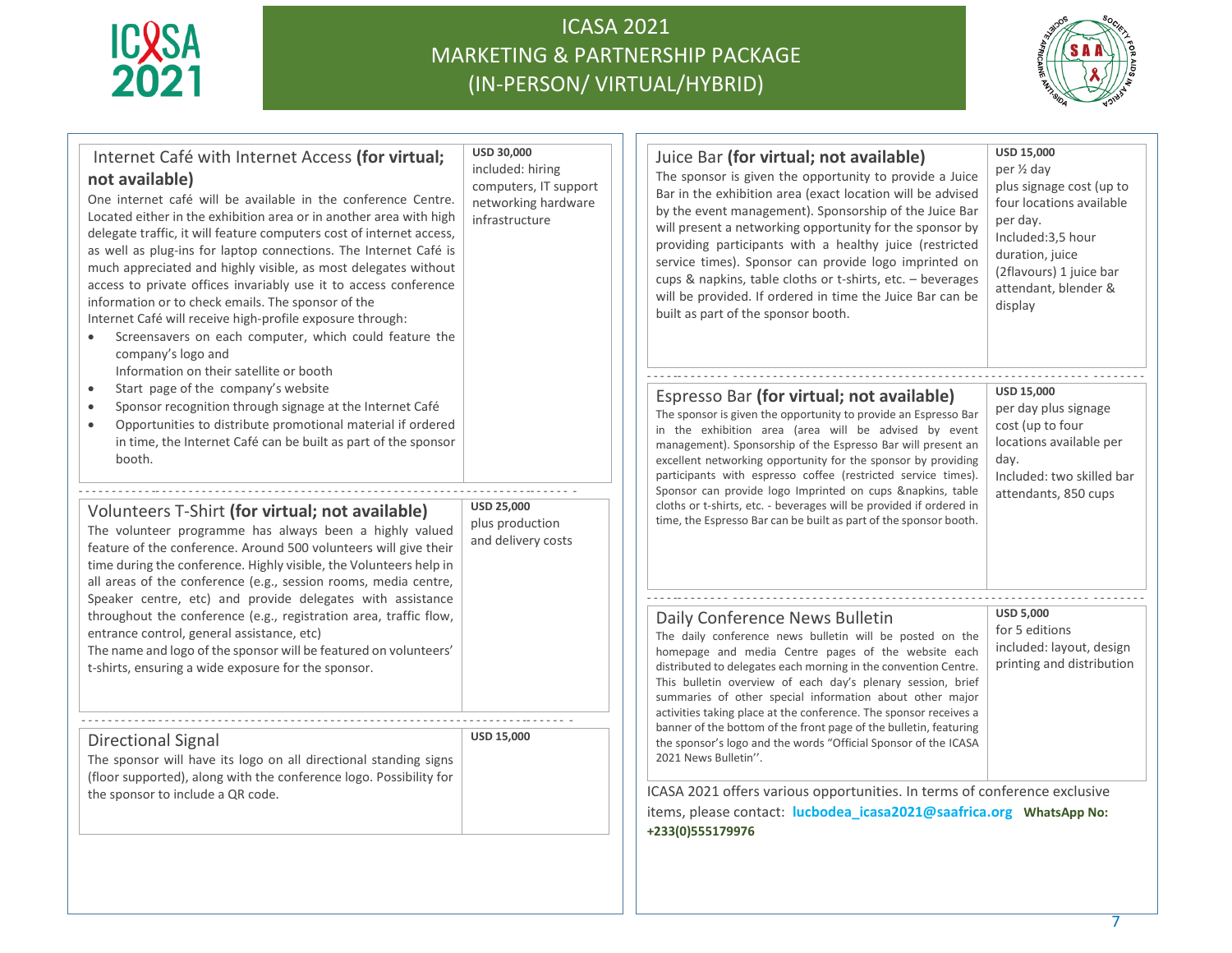



| Advertisement<br>Ad in the Pocket programme: The pocket programme is an<br>indispensable "quick and easy" reference guide for all<br>conference delegates and one of the printed publications at<br>ICASA 2021. Provided to each delegate at registration, the<br>pocket programme contains colour-coded Information<br>regarding times and session halls for the numerous topics,<br>together with a map of the conference Centre. It also includes<br>information about services offered on a map of the conference<br>Centre. It also includes information about services offered at<br>the conference.                                                                                                                                                                                                                                                                                                                                                                                                    | Back cover USD 15,000<br>inside back cover USD13,000<br>inside page: USD10,000<br>Artwork to be supplied by the<br>sponsor according to design<br>specifications | Conference Venue Map<br>This item can help participants to find their way onsite. It will be<br>given as conference material and the sponsor will have its Ad and<br>logo at the back page. This will increase the visibility of the sponsor.<br><b>PROMOTIONAL ITEMS</b>                                                                                                                                                                                                                                                                                                                                                                                                                                                                                                                                 | <b>USD 15,000</b><br>plus production<br>and delivery cost                                                                                   |
|---------------------------------------------------------------------------------------------------------------------------------------------------------------------------------------------------------------------------------------------------------------------------------------------------------------------------------------------------------------------------------------------------------------------------------------------------------------------------------------------------------------------------------------------------------------------------------------------------------------------------------------------------------------------------------------------------------------------------------------------------------------------------------------------------------------------------------------------------------------------------------------------------------------------------------------------------------------------------------------------------------------|------------------------------------------------------------------------------------------------------------------------------------------------------------------|-----------------------------------------------------------------------------------------------------------------------------------------------------------------------------------------------------------------------------------------------------------------------------------------------------------------------------------------------------------------------------------------------------------------------------------------------------------------------------------------------------------------------------------------------------------------------------------------------------------------------------------------------------------------------------------------------------------------------------------------------------------------------------------------------------------|---------------------------------------------------------------------------------------------------------------------------------------------|
| Ad in the Programme-at-a-Glance and<br><b>General Information Guide (online</b><br>publications)<br>In another effort to make the conference greener, organizers<br>have decided not to print the Conference Programme. As a<br>consequence, delegates will be directed to the Programme-at-<br>a-Glance, which has been a very popular tool since its<br>implementation. Extremely comprehensive, it includes<br>information on oral and poster abstract presentations, skills-<br>building workshops, plenary sessions, satellite symposia,<br>exhibitions and cultural activities. The programme-at-a-Glance<br>is used by delegates continually before and during the week of<br>the Conference, and stays live five years after the event. To<br>increase its practicality PDF versions of the programme of each<br>day will be available for download. The General information<br>guide provides information on the host city and country, the<br>venue and the conference in general, making these two | <b>USD 10.000</b><br>web-version artwork<br>to be supplied by the<br>sponsor according to<br>design specifications                                               | Flyer in Delegate Bag (for virtual; not<br>available)<br>The flyer must be relevant to the conference and approved by the<br>conference organizers. Web-version artwork is to be supplied by the<br>sponsor according to design specifications. The flyer can feature the<br>company's logo, satellites or exhibitions.<br>Gifts (Pads, Pens, Bookmarks etc) in Delegate<br>(for virtual; not available)<br>Pads, pens and bookmarks are essential for all delegates, as well as<br>being popular collectibles at the conference. These items give<br>sponsors a way of providing delegates with a much-needed item, as<br>well as a visible advertising method that the delegates will take away<br>with them. Sponsors are welcome to come forward with suggestion<br>of their own for alternate items. | <b>USD 10,000</b><br>Included: distribution<br>and on-site logistics<br><b>USD 5,000</b><br>Included: distribution<br>and on-site logistics |
| publications the most essential of the conference. Ads will be<br>compiled in alphabetical order.                                                                                                                                                                                                                                                                                                                                                                                                                                                                                                                                                                                                                                                                                                                                                                                                                                                                                                             |                                                                                                                                                                  | <b>Flyers at Plenary Session</b><br>Flyers will be distributed at the entrance of the plenary at the start                                                                                                                                                                                                                                                                                                                                                                                                                                                                                                                                                                                                                                                                                                | <b>USD 5,000</b><br>Per day                                                                                                                 |
| <b>Onsite Advertisement Opportunities</b><br>(Banners, pillar wraps, etc.) (for virtual; not<br>available)<br>Price upon request,                                                                                                                                                                                                                                                                                                                                                                                                                                                                                                                                                                                                                                                                                                                                                                                                                                                                             |                                                                                                                                                                  | of each day. These flyers can be used, for example, to advertise the<br>sponsor's satellite symposium or exhibition booth.                                                                                                                                                                                                                                                                                                                                                                                                                                                                                                                                                                                                                                                                                | Plus production and<br>delivery costs included:<br>distribution by<br>volunteers                                                            |
| Depending on size and location<br>The Convention Centre offers various opportunities for onsite<br>advertising in the form of panels, banners, towers and many<br>other<br>products.<br>Please<br>contact:<br>lucbodea icasa2021@saafrica.org<br>WhatsApp<br>No:<br>+233(0)555179976                                                                                                                                                                                                                                                                                                                                                                                                                                                                                                                                                                                                                                                                                                                          |                                                                                                                                                                  | Please for more information or booking contact:<br>lucbodea_icasa2021@saafrica.org WhatsApp No: +233(0)555179976                                                                                                                                                                                                                                                                                                                                                                                                                                                                                                                                                                                                                                                                                          |                                                                                                                                             |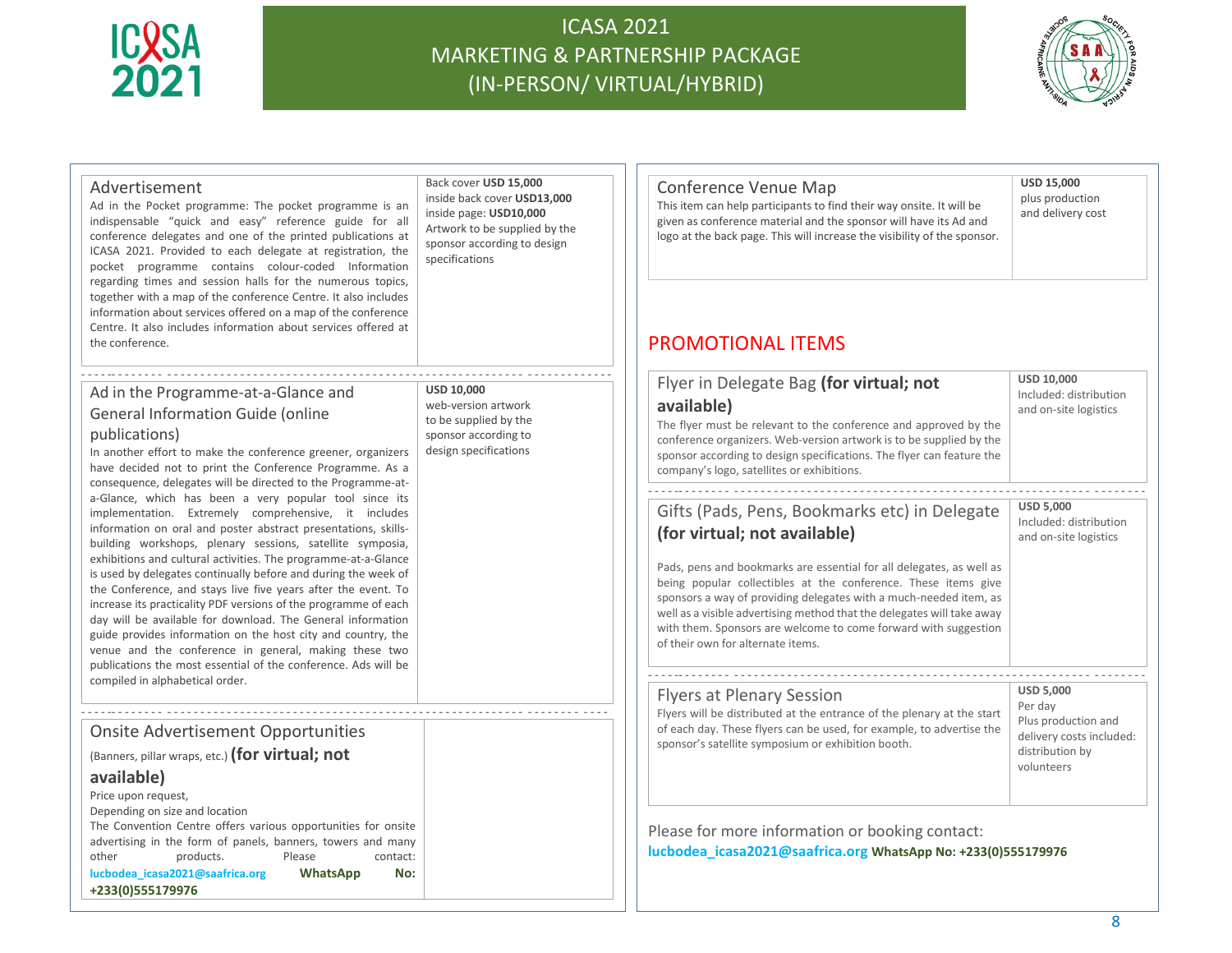

website and all media materiel.

# ICASA 2021 MARKETING & PARTNERSHIP PACKAGE (IN-PERSON/ VIRTUAL/HYBRID)



### MEDIA SPONSORSHIP OPPORTUNITIES

These opportunities have been designed primarily, but not exclusively for media sponsors. Any organization can apply [media@saafrica.org](mailto:media@saafrica.org) **WhatsApp No: +233(0)555179976**

- - - - -- - - - - - - - - - - - - - - - - - - - - - - - - - - - - - - - - - - - - - - - - - - - - - - - - - - - - - - - - - - - - - - - - - - - - - - - - - -

| Media Centre<br>ICASA 2021 is expected to convene approximately 200 media<br>representatives. The state-of-the-art ICASA 2021 Media<br>Centre will - with its interview and meeting rooms,<br>information and publication areas, and AV broadcast booths<br>- serve as the hub for all participating media. As the Media<br>Centre leads to the press conference room where all media<br>briefings will be held, it will also be visited by high level<br>speakers and conference spokespeople.                                                        | <b>USD 50,000</b><br>Included: hiring costs of<br>computers, IT support |
|--------------------------------------------------------------------------------------------------------------------------------------------------------------------------------------------------------------------------------------------------------------------------------------------------------------------------------------------------------------------------------------------------------------------------------------------------------------------------------------------------------------------------------------------------------|-------------------------------------------------------------------------|
| The exclusive sponsor of the Media Centre will receive high-<br>profit exposure through<br>Screensavers on each computer featuring the sponsor's<br>logo<br>Start page of the sponsor's website<br>Sponsor recognition on signage at the entrance and<br>۰<br>throughout the Media Centre<br>Sponsor recognition at the Media Centre information<br>desk, featuring the sponsor's name and logo<br>Recognition as the official sponsor of the ICASA 2021<br>Media Centre on the conference website and in pre-<br>conference and on-site publications. |                                                                         |
| Media Film<br>In 2021 a media film will project a short film during the<br>opening ceremony related to the 30 years of the pandemic<br>response in Africa.<br>Sponsors of the ICASA 2021 have a unique opportunity to<br>reach a diverse audience, and to convey their own key<br>messaging and branding at an international stage. Sponsors<br>will be recognized and acknowledged on the conference                                                                                                                                                  | USD 35,000                                                              |

### EXHIBITION (VIRTUAL & IN-PERSON)

ICASA 2021 Hybrid exhibition will give exhibitors opportunity to engage over 10,000 expected delegates via our hybrid exhibition platform. Various online tools have been introduced to increase exhibitor's visibility and to make this hybrid exhibition a delight to both delegates and exhibitors. Delegates can chat with company representatives at booth. You can check who have come to your booth through chat box.

Exhibitors will be required to send a 3/5 minutes video presentation of their products/services to the conference' organisers. These videos will then be posted on our virtual exhibition platform on our website, for the virtual exhibition during the conference.

A zoom link will also be created for each organisation for the Q&A session with delegates.

#### **For virtual or in-person exhibition, kindly contact: WhatsApp no: +233(0)555179976 [exhibition@saafrica.org](mailto:exhibition@saafrica.org)**

NB: In case we are going in-person this current preliminary programme will not be affected (see page: 13)

| <b>Standard Virtual Exhibition booth in 2D</b>     | <b>Customizable Virtual Exhibition booths in 3D</b>                      |
|----------------------------------------------------|--------------------------------------------------------------------------|
| NB: in case of in-person it will reflect as<br>9m2 | NB: in case of in-person it will reflect as<br>18m <sub>2</sub>          |
| $(5,257$ USD)                                      | $(10,050$ USD)                                                           |
| 3 minutes Video presentation                       | 5 minutes Video presentation                                             |
| <b>Public booth chatrooms</b>                      | Private & public booth chatrooms                                         |
| Link to exhibitor's website                        | Links to exhibitor's website and 3 other<br>social media site            |
| 250 words Company Profile                          | <b>500 words Company Profile</b>                                         |
| Non-downloadable content for<br>attendees          | Downloadable content for attendees                                       |
| Dedicated support before and during<br>the event   | Dedicated support before and during the<br>event                         |
|                                                    | <b>Extensive analytics and reports including</b><br>database of visitors |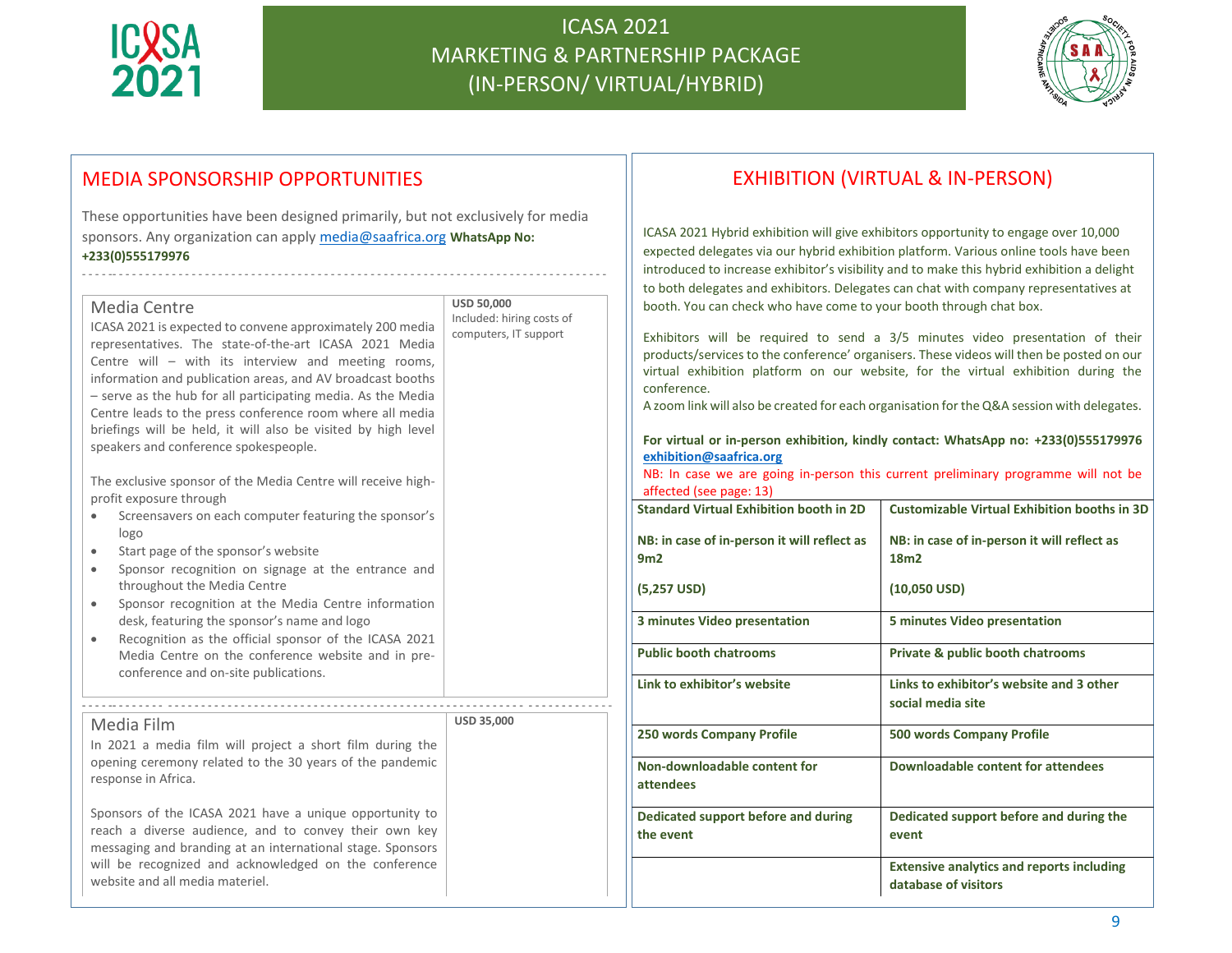



### Exhibitor's benefits

- Name and Logo on ICASA 2021 Mobile App
- Name and Logo on Conference programme
- Exhibition signal on exhibition stand
- Name and Logo on Conference website
- Free exhibitor badges
- Booth visitors control and database

| Purchase square meter   | Free exhibitor badge |
|-------------------------|----------------------|
| Up to 25 $m2$           | 3                    |
| From 26 to 50 $m2$      | 6                    |
| From 51 to 75 $m2$      | 10                   |
| From 76 to 100 $m2$     | 15                   |
| Ahove $100 \text{ m}^2$ | 20                   |
|                         |                      |

Additional Exhibitor badges USD 300, all exhibitors (9 $m^2$  & 18 $m^2$ ) are entitled to 2 exhibitors badges.



PRESS CONFERENCE AT ICASA 2019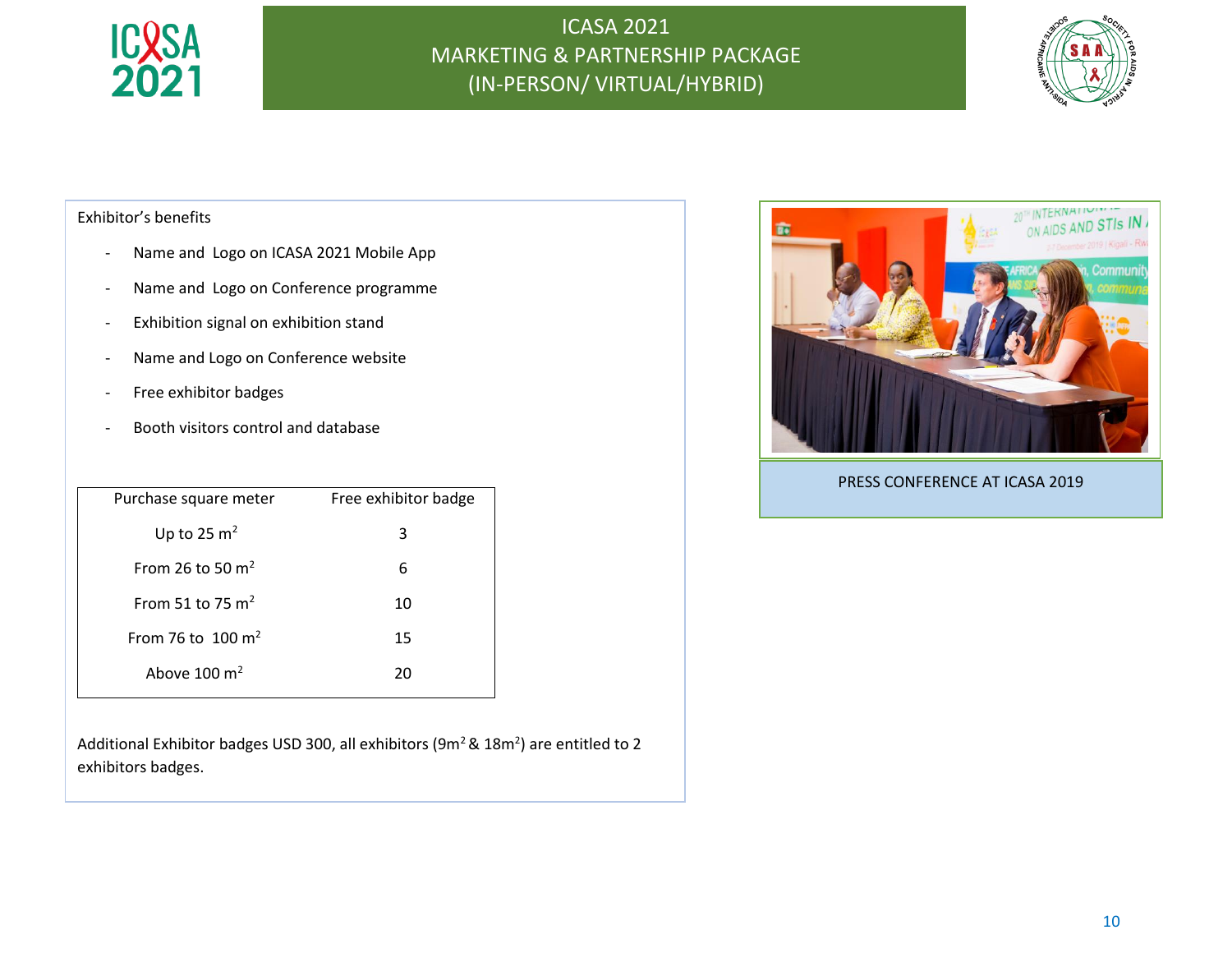



### Order your Exhibition Space!

ICASA 2021 Exhibition applications open on 9th March 2021 and close 31st August 2021.

For both virtual and in-person, application should be sent via ICASA website. To purchase or to place your request for exhibition space, please contact exhibition@saafrica.org **WhatsApp**: **0555179976**

| Exhibitors can purchase either                                                                                                                                                                                              | Please be aware of the following:                                                                                                                                                                                                                                                                                               |  |
|-----------------------------------------------------------------------------------------------------------------------------------------------------------------------------------------------------------------------------|---------------------------------------------------------------------------------------------------------------------------------------------------------------------------------------------------------------------------------------------------------------------------------------------------------------------------------|--|
| Space only (minimum purchase of 9m2).<br>Exhibitors who order space only are<br>required to bring their own booth. The cost<br>per square meter is USD 600 for both<br>commercial<br>and<br>non-commercial<br>organizations | Stand and floor and spaces are<br>assigned by the conference secretariat<br>on a "first come, first served" basis,<br>according<br>the<br>dates<br>when<br>to<br>applications are received.                                                                                                                                     |  |
| Shell scheme Packages, which comes in 2<br>sizes: $9 \text{ m}^2$ and $18 \text{ m}^2$<br>NB:                                                                                                                               | Major Industry sponsors receive<br>priority to select their location. Spaces<br>will be grouped in island formations<br>according to the type of organization<br>and standard guidelines                                                                                                                                        |  |
|                                                                                                                                                                                                                             | Only fully completed exhibition space<br>orders will be accepted. The exhibition<br>space order will only be confirmed<br>upon receipt of payment in full in<br>accordance with the general terms and<br>conditions. The conference secretariat<br>reserves the right to accept or reject<br>applications and to assign spaces. |  |
|                                                                                                                                                                                                                             |                                                                                                                                                                                                                                                                                                                                 |  |
| <b>Exhibition Hall Features</b>                                                                                                                                                                                             |                                                                                                                                                                                                                                                                                                                                 |  |
| The Exhibition, conveniently located close to the<br>Registration, the Global Village and the walkway<br>leading to all session rooms features the<br>following:                                                            | Tuesday 7 December<br>10:15-16:15<br>Wednesday 8 December 10:15-16:15<br>Thursday 9 December<br>10:15-16:15<br>Friday 10 December<br>10:15-16:15<br>Saturday 11 December<br>10:15-12:00                                                                                                                                         |  |

- ICASA 2021 Poster Exhibition
- Internet café
- Catering area

| Shell Schemes package | 9m <sup>2</sup> | 18 <sup>m²</sup> | Space only $(m2)$ |
|-----------------------|-----------------|------------------|-------------------|
| Sponsors (USD)        | 5,257           | 10,050           | 600               |
| Exhibit space         | ✓               | ✓                | $\checkmark$      |
| Chair                 | $\overline{2}$  | 4                |                   |
| Table                 | 1               | $\overline{2}$   |                   |
| Plug point            | 1               | $\mathfrak{D}$   |                   |
| Waste basket          | 1               | $\overline{2}$   |                   |
| Lighting              | ✓               | $\checkmark$     |                   |
| Header                | $\checkmark$    | ✓                |                   |



Exhibition at ICASA Rwanda

#### 11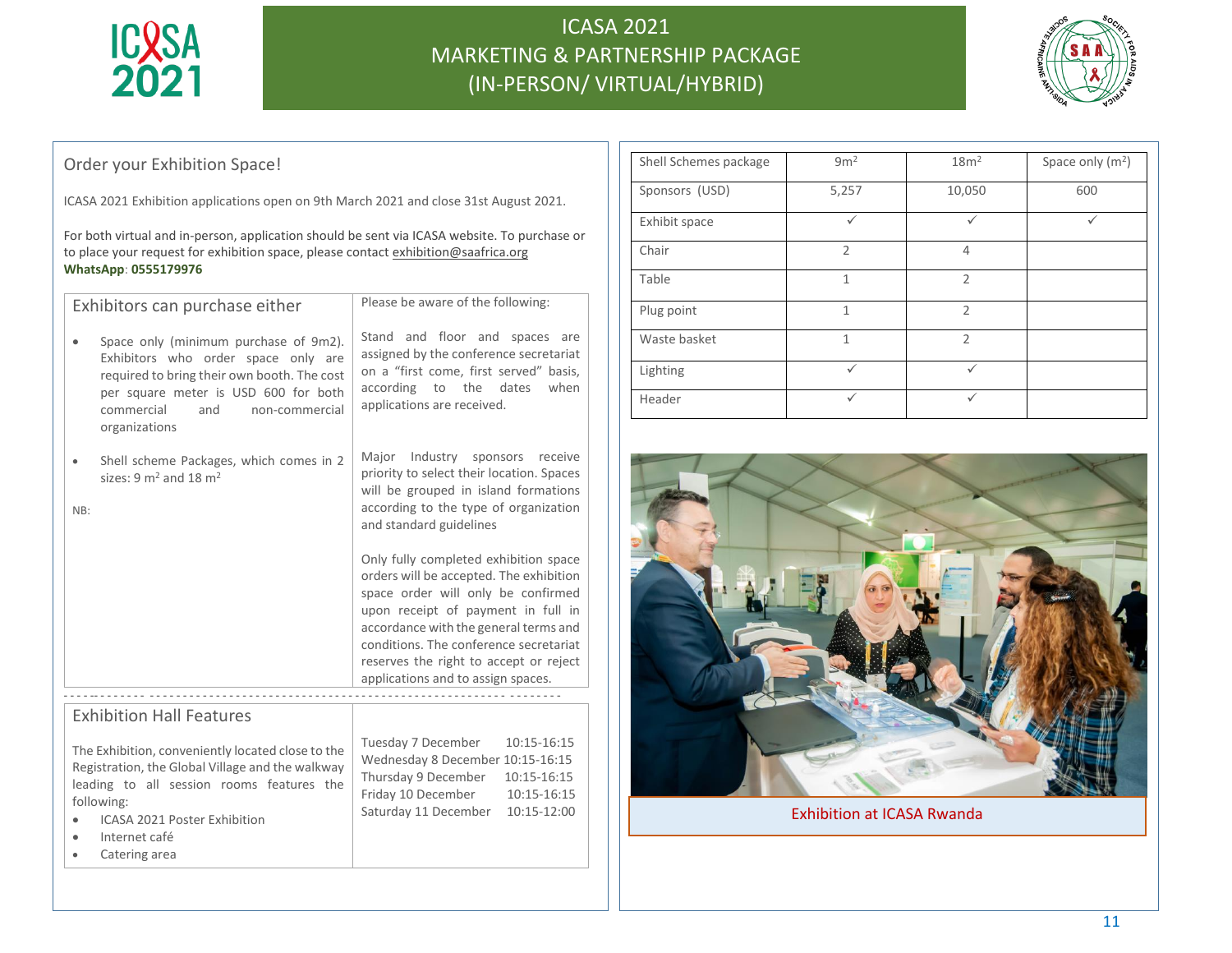



## **SATELLITE (VIRTUAL & IN-PERSON)**

- 45 minutes satellite sessions take place 09:45 AM 15:00 PM on Monday 6<sup>th</sup> December 2021.
- 45 minutes satellite sessions take place from 09:00 AM 09:45 AM and from 13:30 PM 14:15 PM from Tuesday 7<sup>th</sup> to Friday 10th December 2021.
- 45 minutes satellite sessions take place 09:00 AM 9:45 AM on Saturday 11th December

#### **IN-PERSON & VIRTUAL SATELLITE SESSION**

Satellite sessions take place in the conference center but are fully organized and coordinated by the organization hosting the satellite. Conference organizers make satellite slots available for a fee, based on the room capacity and the time slot, and will allocate slots based on the overall conference programme. The programme committee will review the contents and speaker of the satellite sessions to ensure that they meet the scientific and ethical principles of the conference.

Criteria for approval include the following:

- Satellites should reflect and/or support the vision and goals of the conference.
- Satellites should address HIV/AIDS, co-infections, Hepatitis, COVID-19 or issues faced by individuals or organizations affected by or responding to the HIV/AIDS epidemic
- Satellites should reflect conference policies and goals of diversity and inclusion.
- Satellites should address issues of emerging infection.

#### Satellite Holders Benefits

Satellite holders will have the following benefits

| $\bullet$ | Company listing in the Pocket<br>Programme (printed) and the<br>Programme-at-a-Glance (online)                                      | There are many ways to boost your<br>company's<br>presence at<br>the<br>conference. Think about: -Ads in the<br>printed pocket programme or the<br>online Programme-at-a-Glance and<br>General Information guide |
|-----------|-------------------------------------------------------------------------------------------------------------------------------------|------------------------------------------------------------------------------------------------------------------------------------------------------------------------------------------------------------------|
|           | Company listing on the conference<br>website                                                                                        |                                                                                                                                                                                                                  |
|           | The following number of day passes is<br>included (for both commercial and<br>non-commercial organizations see<br>satellite format) | Satellite holders will also be in the<br>conference abstract book                                                                                                                                                |

## **IN-PERSON & VIRTUAL SATELLITE SESSION**

1<sup>st</sup> Option: Satellite session holders will be required to send a 30 min prerecorded video presentation of their session. You are free to organize it at their convenient. The video will be projected during the session (IN-PERSON/virtual satellite session platform) during the conference. You can also decide to have a live satellite session and in this case, there is no need to send a pre-recorded video.

2<sup>nd</sup> Option: Provide at least 3 o 4 speakers for your session room for in-person satellite session

A zoom link will be created for session organizer to have 15 minutes Q&A online

NB: the satellite organizer is free to organize their 45 minutes time slot as they wish

#### **SATELLITE DAY PASSES**

| Please refer to our section on                                                                |
|-----------------------------------------------------------------------------------------------|
| Sponsorship Items (page 6-8) for                                                              |
| sessions, the exhibition, and the poster area. If $\parallel$ more opportunities, details and |
| pricing                                                                                       |
|                                                                                               |
|                                                                                               |
|                                                                                               |

Place your Satellite Order.

ICASA Satellite applications open 1<sup>st</sup> March 2021 and close 31<sup>st</sup> August 2021

Applications must be made through the online ICASA 2021 website. To submit your Satellite application. [satellite-symposium@saafrica.org](mailto:satellite-symposium@saafrica.org) **WhatsApp no:+233(0)555179976**

Satellites are available in three formats depending on room capacity with 45 minutes slots.

Please note that:

- Room capacities are estimates at this early stage of planning
- Rooms are equipped with all standard equipment required to run a meeting.
- Additional equipment can be rented (in-person)
- 45 minutes satellite sessions take place 09:45 AM 15:00 PM on Monday 6th December 2021
- 45 minutes satellite sessions take place from 09:00 AM 09:45 AM and from 13:30  $P_{\text{max}}$  ,  $P_{\text{max}}$  ,  $P_{\text{max}}$ the  $\mathbf{r}$  to  $\mathbf{r}$  and  $\mathbf{r}$  and  $\mathbf{r}$  to  $\mathbf{r}$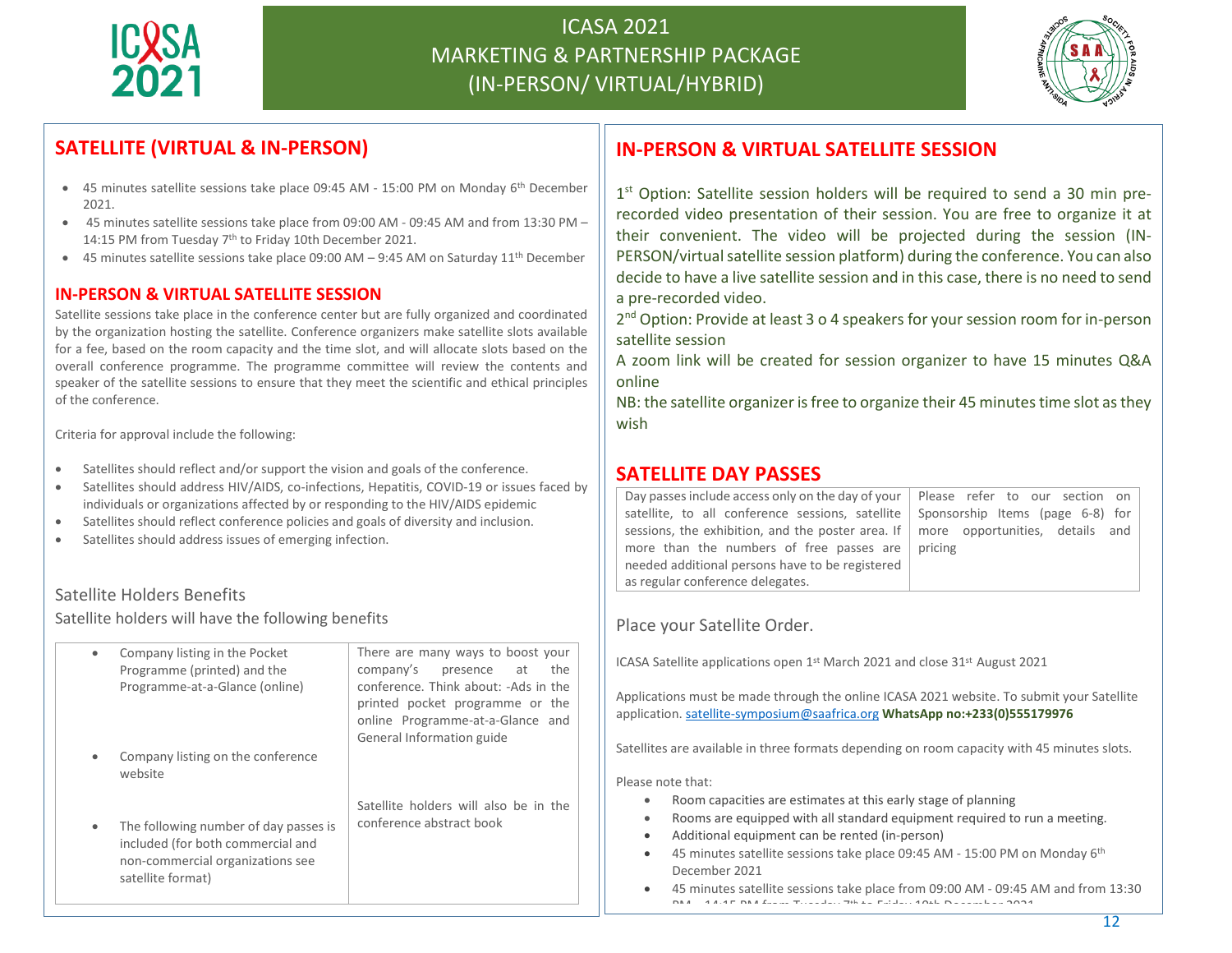



# SATELLITE FORMAT AND SPONSORSHIP: VIRTUAL, IN PERSON AND HYBRID (Standard Price)

| Room<br>Capacity<br>(Seat) | <b>Minutes</b> | Non-commercial<br>(5 Free Day Pass)<br>(USD) | Commercial<br>(8 Free Day Pass)<br>(USD) |
|----------------------------|----------------|----------------------------------------------|------------------------------------------|
| 3000                       | 45             | 5,500                                        | 7,500                                    |
|                            | 45             | 5,500                                        | 7,500                                    |
| 600                        | 45             | 5,500                                        | 7,500                                    |
|                            | 45             | 5,500                                        | 7,500                                    |
| 500                        | 45             | 5,500                                        | 7,500                                    |
|                            | 45             | 5,500                                        | 7,500                                    |
| 300                        | 45             | 5,500                                        | 7,500                                    |
|                            | 45             | 5,500                                        | 7,500                                    |
| 100                        | 45             | 5,500                                        | 7,500                                    |
|                            | 45             | 5,500                                        | 7,500                                    |

NB: allocation of slots will be based on first-come-first serve.

### ICASA 2021 DELEGATE REGISTRATION FEES (VIRTUAL & IN-PERSON)

| High Income: Early Fee              | 700.00 |
|-------------------------------------|--------|
| High Income: Regular Fee            | 850.00 |
| High Income: Late Fee/On-site       | 950.00 |
| Low/Middle Income: Early Fee        | 450.00 |
| Low/Middle Income: Regular Fee      | 500.00 |
| Low/Middle Income: Late Fee/On-site | 600.00 |
| Day Pass                            | 300.00 |

## REGISTRATION FEES (VIRTUAL & IN-PERSON & HYBRID)

To encourage broad participation in the conference, organizers are offering a two-fee structure, with lower registration fees for delegates from middle/low-income countries, High registration fee for High income countries (World Bank Classification\*). For more information on conference registration please contact the Registration Department [registration@saafrica.org](mailto:registration@saafrica.org) **WhatsApp no: +233(0)556295921**

#### ACCOMMODATION (IN-PERSON)

Accommodation has been reserved for conference delegates in a range of apartments and hotels. A detailed list of hotel rooms reserved for delegates and additional information on rates will be available online.

Additionally, many hotel rooms in various price categories have been secured at negotiated rates for groups (10 hotels rooms or more). A detailed offer will be sent out to all interested companies. The complete reservation service is offered at no additional charge. Conference major Industry Sponsors have priority choice on hotel rooms. All other group requests will be noted and confirmed according to availability on a firstcome, first-serve basis from June onwards.

To make a hotel reservation, please visit the conference website at http://icasa2021.saafrica.org or contact the ICASA 2021 Accommodation [accommodationandtravel@saafrica.org](mailto:accommodationandtravel@saafrica.org) **WhatsApp no: +233(0)556295921**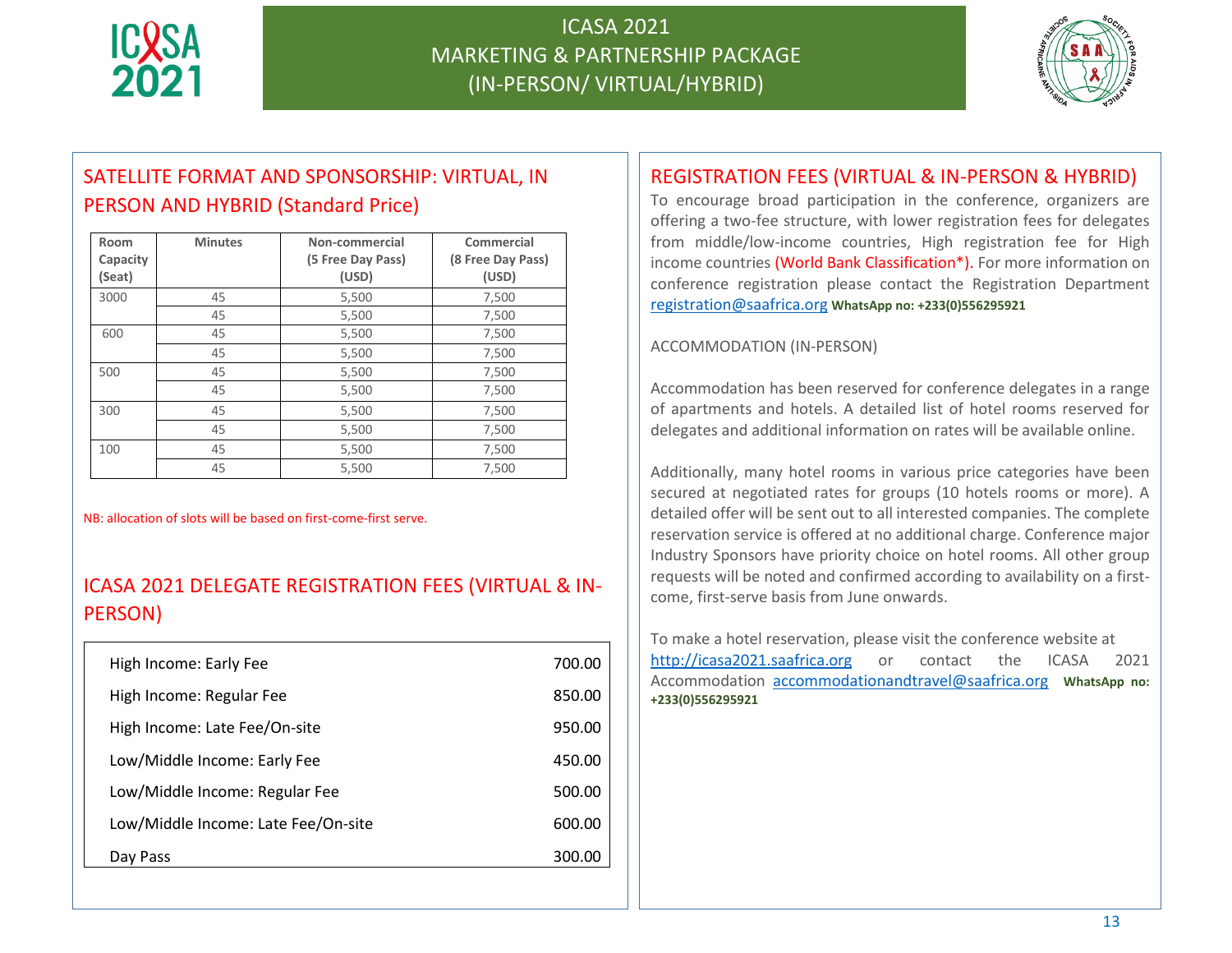



|                     |                         |                                                                                         |                                   | ICASA 2021 PRELIMINARY CONFERENCE PROGRAM (IN-PERSON/VIRTUAL/HYBRID) |                          |                                          |
|---------------------|-------------------------|-----------------------------------------------------------------------------------------|-----------------------------------|----------------------------------------------------------------------|--------------------------|------------------------------------------|
|                     | Monday                  | Tuesday                                                                                 | Wednesday                         | Thursday                                                             | Friday                   | Saturday                                 |
|                     | 6-Dec                   | 7-Dec                                                                                   | 8-Dec                             | 9-Dec                                                                | 10-Dec                   | 11-Dec                                   |
| 9:00 AM - 9:45 AM   |                         | Satellite Symposia                                                                      | Satellite Symposia                | Satellite Symposia                                                   | Satellite Symposia       | Satellite Symposia                       |
| 9:45 AM - 10:30 AM  |                         | <b>Plenary Session</b>                                                                  | <b>Plenary Session</b>            | <b>Plenary Session</b>                                               | <b>Plenary Session</b>   | <b>Plenary Session</b>                   |
| 10:30 AM - 11:15 AM |                         | <b>Parallel Session</b>                                                                 | <b>Parallel Session</b>           | <b>Parallel Session</b>                                              | <b>Parallel Session</b>  | <b>Parallel Session</b>                  |
| 11:15 AM - 12:00 PM |                         | reak/Poster Exhibitiorreak/Poster Exhibitiorreak/Poster Exhibitiorreak/Poster Exhibitio |                                   |                                                                      |                          | <b>Break/Poster</b><br>Exhibition        |
| 12:00 PM - 12:45 PM | Satellite symposium     | <b>Community Village</b>                                                                | <b>Community Village</b>          | <b>Community Village</b>                                             | <b>Community Village</b> | Rappoteur<br>Session/Closing<br>ceremony |
| 12:45 PM - 13:30 PM |                         | Relaxation                                                                              | Relaxation                        | Relaxation                                                           | Relaxation               |                                          |
| 13:30 PM: 14:15 PM  |                         | Satellite Symposia                                                                      | Satellite Symposia                | Satellite Symposia                                                   | Satellite Symposia       |                                          |
| 14:15 PM - 15:00 PM |                         | <b>Parallel Session</b>                                                                 | <b>Parallel Session</b>           | <b>Parallel Session</b>                                              | <b>Parallel Session</b>  |                                          |
| 15:00 PM - 15:45 PM |                         | <b>Parallel Session</b>                                                                 | <b>Parallel Session</b>           | <b>Parallel Session</b>                                              | <b>Parallel Session</b>  |                                          |
| 15:45 PM - 16:15 PM | <b>Opening ceremony</b> | <b>Ireak/Poster Exhibition</b>                                                          | <b>Break/Poster</b><br>Exhibition | <b>Break/Poster ExhibitioBreak/Poster Exhibitio</b>                  |                          |                                          |